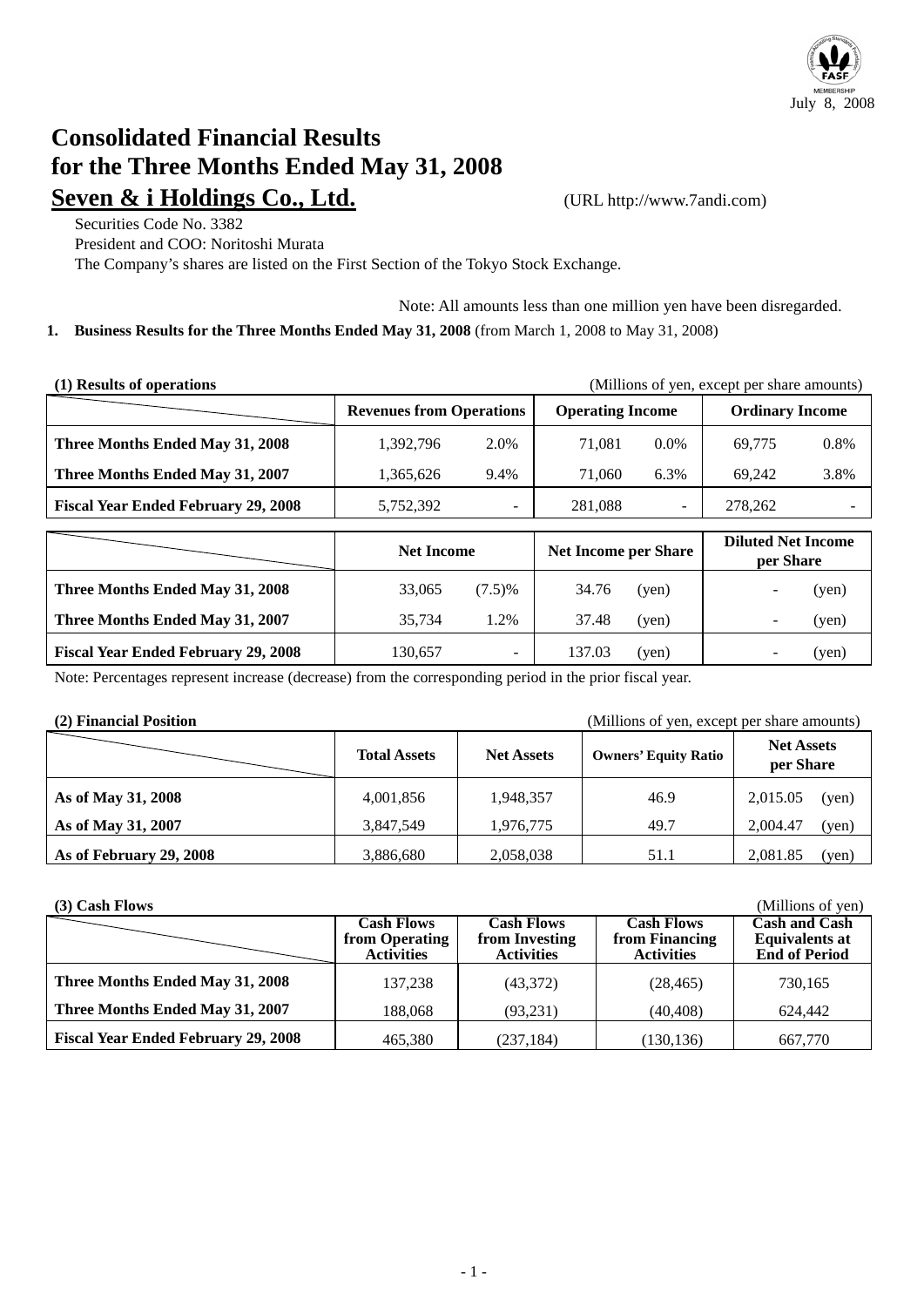#### **2. Dividends**

|                                                        | Dividends per Share (yen) |          |        |  |
|--------------------------------------------------------|---------------------------|----------|--------|--|
| Record Date                                            | Interim                   | Year-end | Annual |  |
| <b>Fiscal Year ended February 29, 2008</b>             | 26.00                     | 28.00    | 54.00  |  |
| <b>Fiscal Year ending February 28, 2009 (forecast)</b> | 27.00                     | 27.00    | 54.00  |  |

**3. Forecast of Business Results for the Fiscal Year Ending February 28, 2009** (from March 1, 2008 to February 28, 2009)  **<Reference>** 

(Millions of yen, except per share amounts)

|                       | <b>Revenues</b><br>from Operations |         | <b>Operating Income</b> |      | <b>Ordinary Income</b> |      |         |      | <b>Net Income</b> |  | <b>Net Income</b><br>per Share |
|-----------------------|------------------------------------|---------|-------------------------|------|------------------------|------|---------|------|-------------------|--|--------------------------------|
| <b>Interim Period</b> | 2.850,000                          | 1.2%    | 150.000                 | 4.2% | 149,000                | 2.5% | 72,000  | 4.1% | $77.27$ (yen)     |  |                                |
| <b>Entire Year</b>    | 5,760,000                          | $0.1\%$ | 294,000                 | 4.6% | 290,000                | 4.2% | 137,000 | 4.9% | 147.03 (yen) $ $  |  |                                |

Note: Percentages represent increase from the corresponding period in the prior fiscal year.

#### **4. Others**

- (1) Changes in significant subsidiaries during the period (Changes in specific subsidiaries accompanying changes in scope of consolidation): None
- (2) Adoption of Simplified Accounting Method: Yes
- (3) Changes in Accounting Policies: None

#### **FORWARD LOOKING STATEMENTS**

The forecasts are based on Seven & i Holdings' hypotheses, plans and estimates at the date of publication.

It is possible that some uncertain factors will cause the Company's future performance to differ significantly from the forecasts.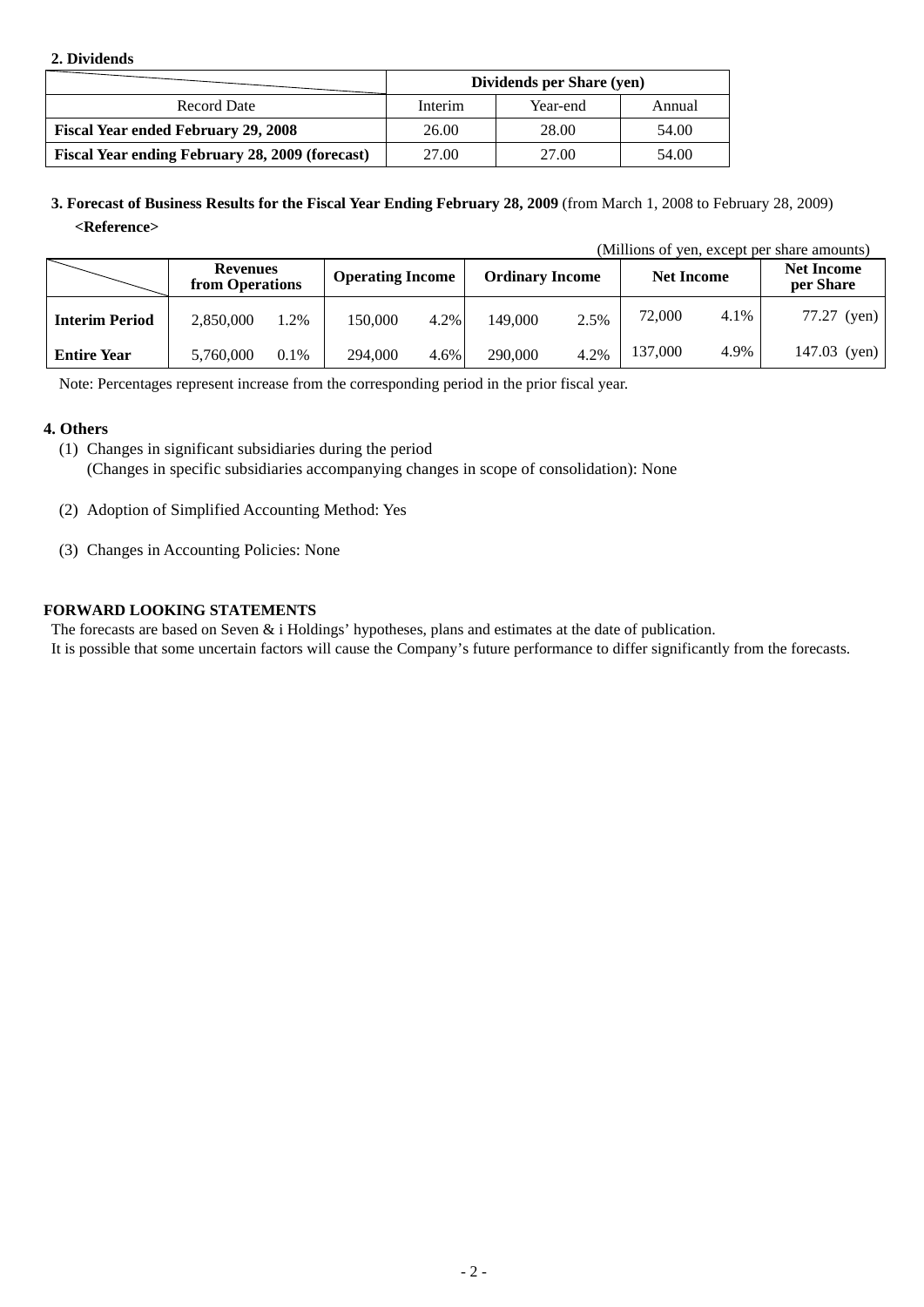<Reference>

(Percentages represent increase (decrease) from the corresponding period in the prior fiscal year.)

#### **1. Business Results for the Three Months Ended May 31, 2008**

|                          |                                           |         |                                           | (Millions of yen) |
|--------------------------|-------------------------------------------|---------|-------------------------------------------|-------------------|
|                          | <b>Three Months Ended</b><br>May 31, 2007 |         | <b>Three Months Ended</b><br>May 31, 2008 |                   |
|                          | Amount                                    | YOY     | Amount                                    | YOY               |
| Revenues from Operations | 1,365,626                                 | $9.4\%$ | 1,392,796                                 | $2.0\%$           |
| Operating Income         | 71,060                                    | $6.3\%$ | 71,081                                    | $0.0\%$           |
| Ordinary Income          | 69,242                                    | $3.8\%$ | 69,775                                    | $0.8\%$           |
| Net Income               | 35,734                                    | $1.2\%$ | 33,065                                    | $(7.5)\%$         |

#### **2. Segment Information**

(Revenues from operations by business segment) (Millions of yen)

|                              | <b>Three Months Ended</b><br>May 31, 2007 |                          | <b>Three Months Ended</b><br>May 31, 2008 |           |  |
|------------------------------|-------------------------------------------|--------------------------|-------------------------------------------|-----------|--|
|                              | Amount                                    | YOY                      | Amount                                    | YOY       |  |
| Convenience store operations | 546,702                                   | $4.4\%$                  | 550,248                                   | $0.6\%$   |  |
| Superstore operations        | 512,216                                   | 19.4%                    | 536,027                                   | $4.6\%$   |  |
| Department store operations  | 252,049                                   | $4.2\%$                  | 249,654                                   | $(1.0)\%$ |  |
| Food services                | 29,094                                    | (6.7)%                   | 27,264                                    | $(6.3)\%$ |  |
| Financial services           | 28,537                                    | 18.6%                    | 31,409                                    | $10.1\%$  |  |
| <b>Others</b>                | 7,907                                     | 7.0%                     | 8,328                                     | 5.3%      |  |
| Total before eliminations    | 1,376,508                                 | $9.5\%$                  | 1,402,933                                 | $1.9\%$   |  |
| Eliminations / Corporate     | (10, 882)                                 | $\overline{\phantom{a}}$ | (10, 137)                                 |           |  |
| Consolidated total           | 1,365,626                                 | 9.4%                     | 1,392,796                                 | $2.0\%$   |  |

#### (Operating income by business segment) (Millions of yen)

|                              | <b>Three Months Ended</b><br>May 31, 2007 |            | <b>Three Months Ended</b><br>May 31, 2008 |            |
|------------------------------|-------------------------------------------|------------|-------------------------------------------|------------|
|                              | Amount                                    | YOY        | Amount                                    | YOY        |
| Convenience store operations | 48,017                                    | (1.1)%     | 46,469                                    | $(3.2)\%$  |
| Superstore operations        | 13,599                                    | 102.2%     | 13,140                                    | $(3.4)\%$  |
| Department store operations  | 5,264                                     | $(19.9)\%$ | 4,477                                     | $(15.0)\%$ |
| Food services                | (685)                                     |            | (358)                                     |            |
| Financial services           | 4,096                                     | $(21.0)\%$ | 6,672                                     | 62.9%      |
| <b>Others</b>                | 485                                       | 24.5%      | 444                                       | $(8.5)\%$  |
| Total before eliminations    | 70,777                                    | 4.2%       | 70,846                                    | $0.1\%$    |
| Eliminations / Corporate     | 282                                       | -          | 235                                       | -          |
| Consolidated total           | 71,060                                    | 6.3%       | 71,081                                    | $0.0\%$    |

Note: Restaurant operations changed its segment name to Food services from the six months ended August 31, 2007, as a result of reorganization of food business due to the establishment of Seven & i Food Systems Co., Ltd.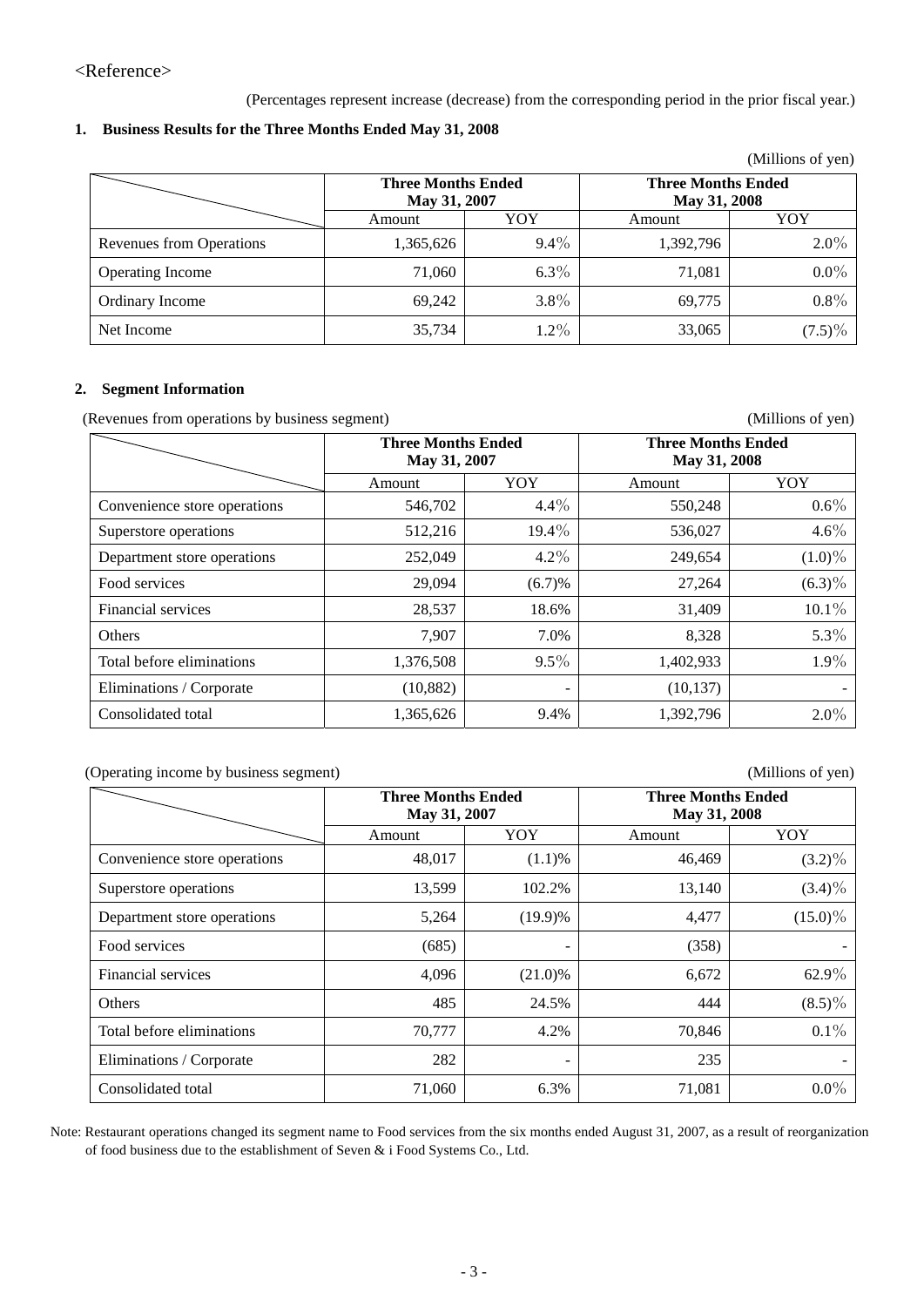# CONDENSED CONSOLIDATED BALANCE SHEETS

| (Millions of yen)                              |              |              |                        |        |                      |  |  |
|------------------------------------------------|--------------|--------------|------------------------|--------|----------------------|--|--|
|                                                | May 31, 2007 | May 31, 2008 | Increase<br>(Decrease) |        | February 29,<br>2008 |  |  |
|                                                | Amount       | Amount       | Amount                 | $\%$   | Amount               |  |  |
| <b>ASSETS</b>                                  |              |              |                        |        |                      |  |  |
| <b>Current assets</b>                          | 1,296,352    | 1,544,960    | 248,608                | 19.2   | 1,354,417            |  |  |
| Cash and bank deposits                         | 650,769      | 649,016      | (1,752)                | (0.3)  | 649,167              |  |  |
| Notes and accounts receivable, trade           | 151,353      | 151,827      | 473                    | 0.3    | 128,852              |  |  |
| Trade accounts receivable - financial services | 78,743       | 76,806       | (1,936)                | (2.5)  | 75,741               |  |  |
| Marketable securities                          |              | 172,124      | 172,124                |        | 94,524               |  |  |
| Inventories                                    | 169,425      | 171,677      | 2,252                  | 1.3    | 169,026              |  |  |
| Deferred income taxes                          | 35,038       | 34,591       | (446)                  | (1.3)  | 35,730               |  |  |
| Other                                          | 213,956      | 292,335      | 78,378                 | 36.6   | 204,362              |  |  |
| Allowance for doubtful accounts                | (2,934)      | (3, 419)     | (485)                  |        | (2,987)              |  |  |
| <b>Non-current assets</b>                      | 2,550,795    | 2,456,619    | (94, 175)              | (3.7)  | 2,531,954            |  |  |
| Property and equipment                         | 1,320,920    | 1,286,361    | (34, 559)              | (2.6)  | 1,337,142            |  |  |
| Buildings and structures                       | 553,347      | 536,933      | (16, 413)              | (3.0)  | 548,784              |  |  |
| Furniture, fixtures and equipment              | 174,561      | 161,258      | (13,303)               | (7.6)  | 173,772              |  |  |
| Vehicles                                       | 117          | 143          | 25                     | 21.8   | 145                  |  |  |
| Land                                           | 560,452      | 543,780      | (16, 672)              | (3.0)  | 561,204              |  |  |
| Construction in progress                       | 32,441       | 44,245       | 11,803                 | 36.4   | 53,234               |  |  |
| <b>Intangible assets</b>                       | 485,991      | 439,678      | (46,313)               | (9.5)  | 465,847              |  |  |
| <b>Investments and other assets</b>            | 743,882      | 730,579      | (13, 302)              | (1.8)  | 728,964              |  |  |
| Investments in securities                      | 196,670      | 158,537      | (38, 133)              | (19.4) | 160,094              |  |  |
| Prepaid pension cost                           | 7,539        | 13,511       | 5,972                  | 79.2   | 12,727               |  |  |
| Long-term leasehold deposits                   | 453,715      | 455,477      | 1,761                  | 0.4    | 460,951              |  |  |
| Deferred income taxes                          | 18,530       | 36,387       | 17,857                 | 96.4   | 28,114               |  |  |
| Other                                          | 76,396       | 75,259       | (1, 137)               | (1.5)  | 75,652               |  |  |
| Allowance for doubtful accounts                | (8,970)      | (8,592)      | 377                    |        | (8,575)              |  |  |
| <b>Deferred assets</b>                         | 402          | 276          | (126)                  | (31.3) | 308                  |  |  |
| New organization costs                         | 402          | 276          | (126)                  | (31.3) | 308                  |  |  |
| <b>TOTAL ASSETS</b>                            | 3,847,549    | 4,001,856    | 154,306                | 4.0    | 3,886,680            |  |  |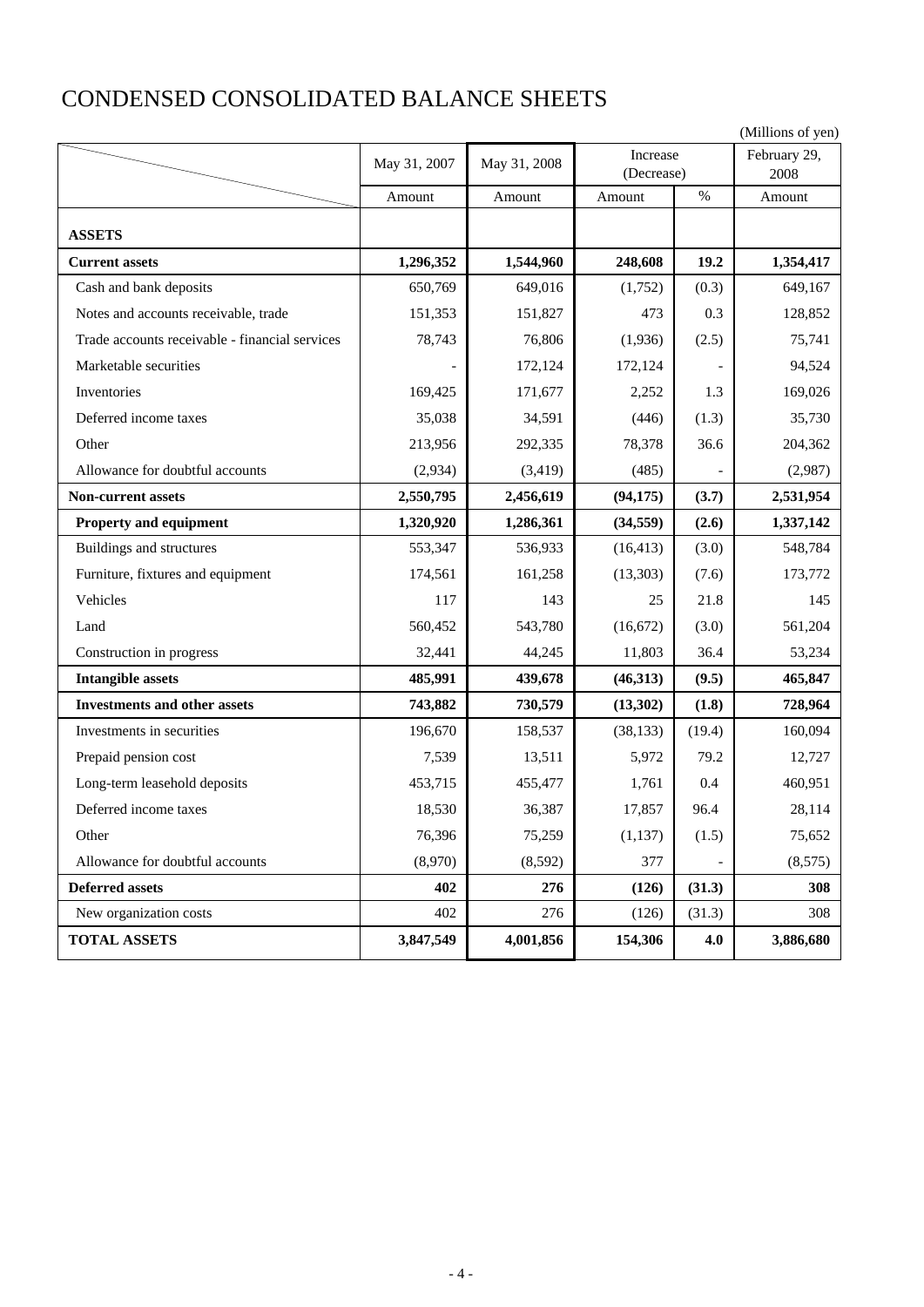(Millions of yen)

|                                                                             | May 31, 2007 | May 31, 2008 | Increase<br>(Decrease) |        | February 29,<br>2008 |
|-----------------------------------------------------------------------------|--------------|--------------|------------------------|--------|----------------------|
|                                                                             | Amount       | Amount       | Amount                 | $\%$   | Amount               |
| <b>LIABILITIES</b>                                                          |              |              |                        |        |                      |
| <b>Current liabilities</b>                                                  | 1,109,257    | 1,408,921    | 299,664                | 27.0   | 1,177,493            |
| Notes and accounts payable, trade                                           | 342,589      | 355,540      | 12,951                 | 3.8    | 321,402              |
| Short-term loans                                                            | 155,028      | 240,990      | 85,962                 | 55.4   | 149,861              |
| Current portion of long-term loans                                          | 61,883       | 138,859      | 76,976                 | 124.4  | 120,419              |
| Current portion of bonds                                                    |              | 16,155       | 16,155                 |        | 16,217               |
| Income taxes payable                                                        | 28,682       | 29,116       | 434                    | 1.5    | 44,773               |
| Deposits received                                                           | 105,054      | 167,918      | 62,864                 | 59.8   | 87,205               |
| Other                                                                       | 416,019      | 460,341      | 44,321                 | 10.7   | 437,614              |
| <b>Non-current liabilities</b>                                              | 761,517      | 644,577      | (116,939)              | (15.4) | 651,147              |
| <b>Bonds</b>                                                                | 145,000      | 130,750      | (14,250)               | (9.8)  | 131,077              |
|                                                                             | 399,999      |              |                        |        | 321,336              |
| Long-term loans                                                             |              | 310,485      | (89, 513)              | (22.4) |                      |
| Commercial paper                                                            | 26,105       | 21,135       | (4,969)                | (19.0) | 11,777               |
| Deferred income taxes                                                       | 67,795       | 63,729       | (4,066)                | (6.0)  | 62,017               |
| Allowance for accrued pension and severance<br>costs                        | 3,191        | 3,798        | 606                    | 19.0   | 4,347                |
| Allowance for retirement benefits to directors<br>and corporate auditors    | 3,851        | 3,740        | (110)                  | (2.9)  | 4,032                |
| Deposits received from tenants and<br>franchised stores                     | 60,485       | 61,329       | 843                    | 1.4    | 61,534               |
| Other                                                                       | 55,087       | 49,608       | (5, 479)               | (9.9)  | 55,023               |
| <b>TOTAL LIABILITIES</b>                                                    | 1,870,774    | 2,053,499    | 182,724                | 9.8    | 1,828,641            |
| <b>NET ASSETS</b>                                                           |              |              |                        |        |                      |
| <b>Shareholders' equity</b>                                                 | 1,909,753    | 1,918,052    | 8,299                  | 0.4    | 1,979,848            |
| Common stock                                                                | 50,000       | 50,000       |                        |        | 50,000               |
| Capital surplus                                                             | 766,185      | 731,621      | (34, 564)              | (4.5)  | 731,621              |
| Retained earnings                                                           | 1,134,894    | 1,211,459    | 76,565                 | 6.7    | 1,205,042            |
| Treasury stock, at cost                                                     | (41, 327)    | (75,029)     | (33,701)               |        | (6, 815)             |
| <b>Accumulated gains (losses) from</b>                                      | 1,513        | (40, 462)    | (41,976)               |        | 5,170                |
| valuation and translation adjustments                                       |              |              |                        |        |                      |
| Unrealized gains (losses) on available-for-sale<br>securities, net of taxes | (5,257)      | 3,072        | 8,329                  |        | 3,885                |
| Unrealized gains (losses) on hedging derivatives,<br>net of taxes           | (95)         | (149)        | (54)                   |        | (676)                |
| Foreign currency translation adjustments                                    | 6,866        | (43, 384)    | (50,251)               |        | 1,961                |
| Minority interests in consolidated subsidiaries                             | 65,508       | 70,767       | 5,259                  | 8.0    | 73,020               |
| <b>TOTAL NET ASSETS</b>                                                     | 1,976,775    | 1,948,357    | (28, 417)              | (1.4)  | 2,058,038            |
| TOTAL LIABILITIES AND NET ASSETS                                            | 3,847,549    | 4,001,856    | 154,306                | 4.0    | 3,886,680            |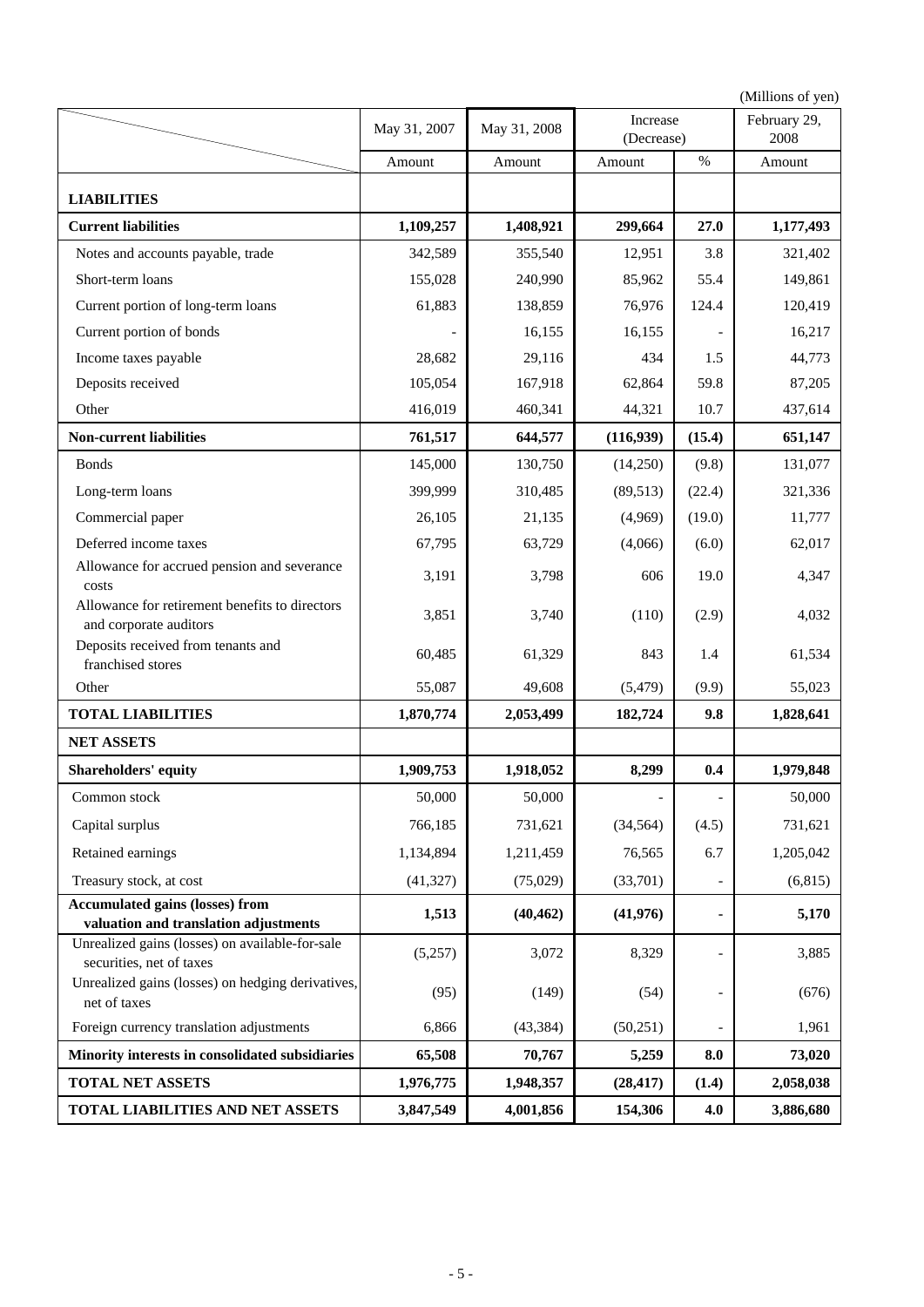## CONDENSED CONSOLIDATED STATEMENTS OF INCOME

|                                                                  |              |                                       |            |        | (Millions of yen)        |
|------------------------------------------------------------------|--------------|---------------------------------------|------------|--------|--------------------------|
|                                                                  |              | Three Months Ended Three Months Ended | Increase   |        | <b>Fiscal Year Ended</b> |
|                                                                  | May 31, 2007 | May 31, 2008                          | (Decrease) |        | February 29, 2008        |
|                                                                  | Amount       | Amount                                | Amount     | $\%$   | Amount                   |
| <b>Revenues from operations</b>                                  | 1,365,626    | 1,392,796                             | 27,169     | 2.0    | 5,752,392                |
| Net sales                                                        | 1,237,582    | 1,259,506                             | 21,924     | 1.8    | 5,223,832                |
| Cost of sales                                                    | 905,584      | 936,194                               | 30,609     | 3.4    | 3,863,847                |
| <b>Gross profit on sales</b>                                     | 331,997      | 323,312                               | (8,685)    | (2.6)  | 1,359,984                |
| Other operating revenues                                         | 128,043      | 133,289                               | 5,245      | 4.1    | 528,560                  |
| <b>Gross profit from operations</b>                              | 460,041      | 456,602                               | (3, 439)   | (0.7)  | 1,888,545                |
| Selling, general and administrative expenses                     | 388,981      | 385,520                               | (3,461)    | (0.9)  | 1,607,457                |
| <b>Operating income</b>                                          | 71,060       | 71,081                                | 21         | 0.0    | 281,088                  |
| Non-operating income and expenses                                |              |                                       |            |        |                          |
| Non-operating income                                             | 3,191        | 2,612                                 | (578)      | (18.1) | 13,371                   |
| Non-operating expenses                                           | 5,008        | 3,919                                 | (1,089)    | (21.8) | 16,196                   |
| <b>Ordinary income</b>                                           | 69,242       | 69,775                                | 532        | 0.8    | 278,262                  |
| Special gains and losses                                         |              |                                       |            |        |                          |
| Special gains                                                    | 5,676        | 1,298                                 | (4,378)    | (77.1) | 22,352                   |
| Special losses                                                   | 6,952        | 7,279                                 | 326        | 4.7    | 73,173                   |
| Income before income taxes and<br>minority interests             | 67,966       | 63,794                                | (4,172)    | (6.1)  | 227,441                  |
| Income taxes - current                                           | 29,248       | 28,580                                | (667)      | (2.3)  | 109,461                  |
| Income taxes - deferred                                          | 936          | (620)                                 | (1,557)    |        | (21, 222)                |
| Minority interests in net income of<br>consolidated subsidiaries | 2,047        | 2,769                                 | 722        | 35.3   | 8,545                    |
| Net income                                                       | 35,734       | 33,065                                | (2,669)    | (7.5)  | 130,657                  |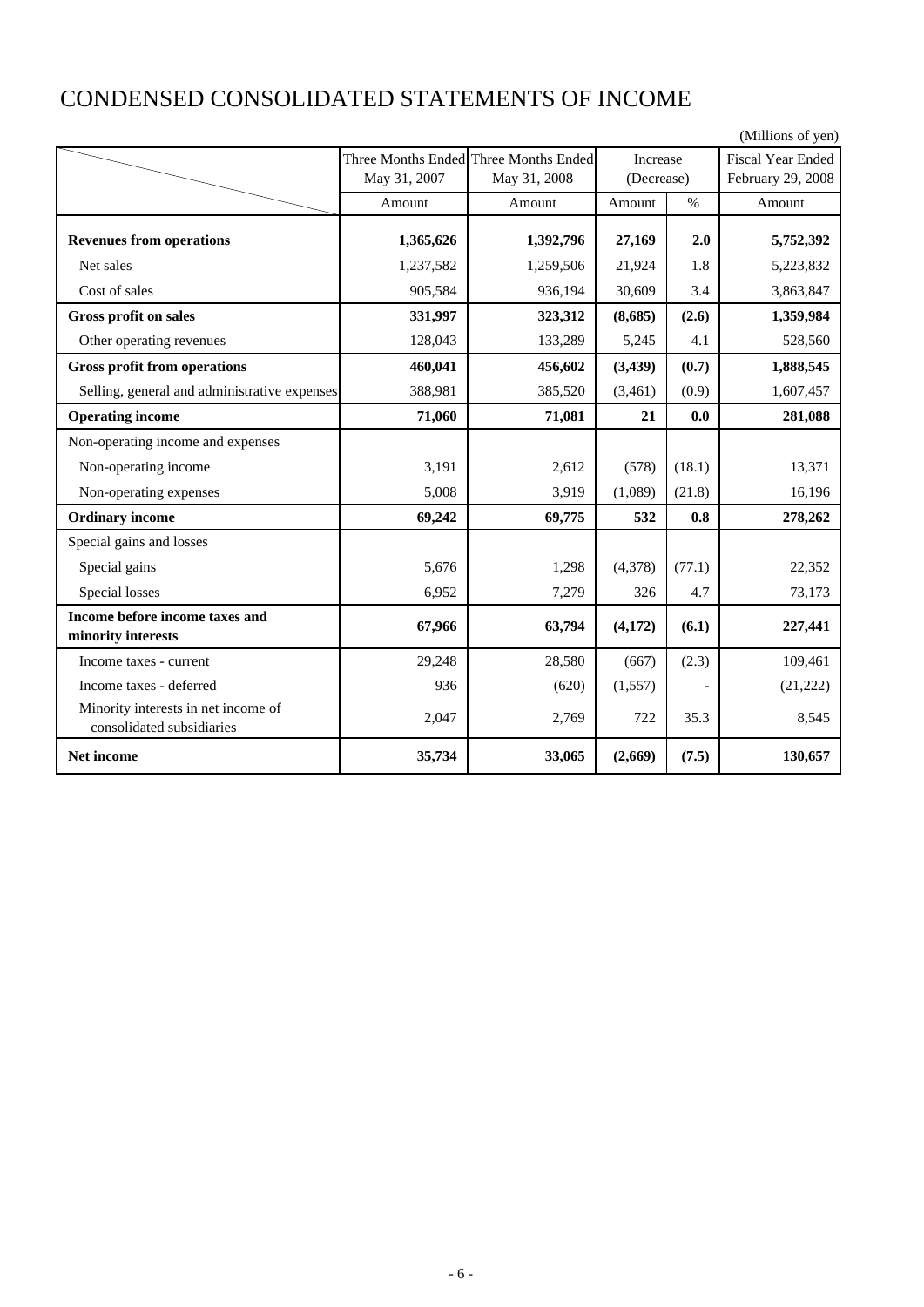### CONDENSED CONSOLIDATED STATEMENTS OF CHANGES IN NET ASSETS

Three months ended May 31, 2007 (from March 1, 2007 to May 31, 2007) (Millions of yen)

|                                                                                                        | Shareholders' equity |                 |                      |                            |                                         |  |  |
|--------------------------------------------------------------------------------------------------------|----------------------|-----------------|----------------------|----------------------------|-----------------------------------------|--|--|
|                                                                                                        | Common stock         | Capital surplus | Retained<br>earnings | Treasury stock,<br>at cost | <b>Total</b><br>shareholders'<br>equity |  |  |
| <b>Balance at February 28, 2007</b>                                                                    | 50,000               | 766,185         | 1,124,892            | (41,309)                   | 1,899,768                               |  |  |
| Increase (decrease) during the<br>period                                                               |                      |                 |                      |                            |                                         |  |  |
| Cash dividends                                                                                         |                      |                 | (25,744)             |                            | (25,744)                                |  |  |
| Net income                                                                                             |                      |                 | 35,734               |                            | 35,734                                  |  |  |
| Purchase of treasury stock                                                                             |                      |                 |                      | (18)                       | (18)                                    |  |  |
| Sales of treasury stock                                                                                |                      | $\Omega$        |                      | $\Omega$                   | $\mathbf{0}$                            |  |  |
| Increase (decrease) resulting from<br>adoption of U.S. GAAP by U.S.<br>subsidiaries                    |                      |                 | 11                   |                            | 11                                      |  |  |
| Other                                                                                                  |                      |                 |                      | (0)                        | (0)                                     |  |  |
| Net increase (decrease) of items<br>during the period except those<br>included in shareholders' equity |                      |                 |                      |                            |                                         |  |  |
| Net increase (decrease) during the<br>period                                                           |                      | 0               | 10,001               | (17)                       | 9,984                                   |  |  |
| Balance at May 31, 2007                                                                                | 50,000               | 766,185         | 1,134,894            | (41, 327)                  | 1,909,753                               |  |  |

|                                                                                                        |                                                                                          | Accumulated gains (losses) from valuation and                              | translation adjustments                           |                                                                                                      |                                                                 |                                   |
|--------------------------------------------------------------------------------------------------------|------------------------------------------------------------------------------------------|----------------------------------------------------------------------------|---------------------------------------------------|------------------------------------------------------------------------------------------------------|-----------------------------------------------------------------|-----------------------------------|
|                                                                                                        | Unrealized<br>gains (losses)<br>on available-<br>for-sale<br>securities, net<br>of taxes | Unrealized<br>gains (losses)<br>on hedging<br>derivatives,<br>net of taxes | Foreign<br>currency<br>translation<br>adjustments | <b>Total</b><br>accumulated<br>gains (losses)<br>from<br>valuation and<br>translation<br>adjustments | <b>Minority</b><br>interests in<br>consolidated<br>subsidiaries | <b>TOTAL NET</b><br><b>ASSETS</b> |
| <b>Balance at February 28, 2007</b>                                                                    | (2,100)                                                                                  | (370)                                                                      | 9,500                                             | 7,029                                                                                                | 62,350                                                          | 1,969,149                         |
| Increase (decrease) during the<br>period                                                               |                                                                                          |                                                                            |                                                   |                                                                                                      |                                                                 |                                   |
| Cash dividends                                                                                         |                                                                                          |                                                                            |                                                   |                                                                                                      |                                                                 | (25, 744)                         |
| Net income                                                                                             |                                                                                          |                                                                            |                                                   |                                                                                                      |                                                                 | 35,734                            |
| Purchase of treasury stock                                                                             |                                                                                          |                                                                            |                                                   |                                                                                                      |                                                                 | (18)                              |
| Sales of treasury stock                                                                                |                                                                                          |                                                                            |                                                   |                                                                                                      |                                                                 | 0                                 |
| Increase (decrease) resulting from<br>adoption of U.S. GAAP by U.S.<br>subsidiaries                    |                                                                                          |                                                                            |                                                   |                                                                                                      |                                                                 | 11                                |
| Other                                                                                                  |                                                                                          |                                                                            |                                                   |                                                                                                      |                                                                 | (0)                               |
| Net increase (decrease) of items<br>during the period except those<br>included in shareholders' equity | (3,157)                                                                                  | 275                                                                        | (2,633)                                           | (5,515)                                                                                              | 3,157                                                           | (2,357)                           |
| Net increase (decrease) during the<br>period                                                           | (3,157)                                                                                  | 275                                                                        | (2,633)                                           | (5,515)                                                                                              | 3,157                                                           | 7,626                             |
| Balance at May 31, 2007                                                                                | (5,257)                                                                                  | (95)                                                                       | 6,866                                             | 1,513                                                                                                | 65,508                                                          | 1,976,775                         |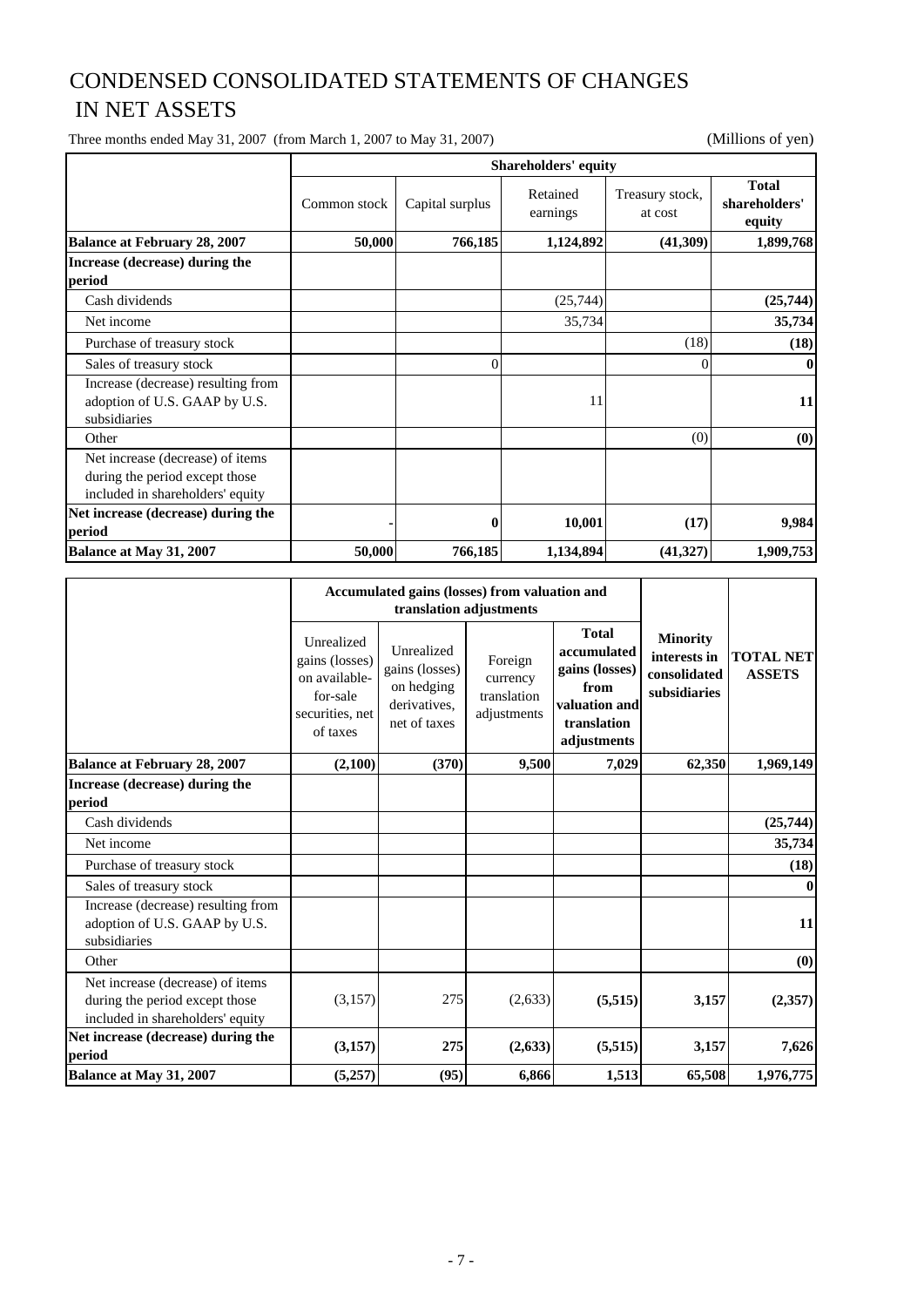Three months ended May 31, 2008 (from March 1, 2008 to May 31, 2008) (Millions of yen)

|                                                                                                        |              | <b>Shareholders' equity</b> |                      |                            |                                         |  |  |  |  |
|--------------------------------------------------------------------------------------------------------|--------------|-----------------------------|----------------------|----------------------------|-----------------------------------------|--|--|--|--|
|                                                                                                        | Common stock | Capital surplus             | Retained<br>earnings | Treasury stock,<br>at cost | <b>Total</b><br>shareholders'<br>equity |  |  |  |  |
| <b>Balance at February 29, 2008</b>                                                                    | 50,000       | 731,621                     | 1,205,042            | (6, 815)                   | 1,979,848                               |  |  |  |  |
| Increase (decrease) during the<br>period                                                               |              |                             |                      |                            |                                         |  |  |  |  |
| Cash dividends                                                                                         |              |                             | (26,697)             |                            | (26,697)                                |  |  |  |  |
| Net income                                                                                             |              |                             | 33,065               |                            | 33,065                                  |  |  |  |  |
| Purchase of treasury stock                                                                             |              |                             |                      | (68, 214)                  | (68, 214)                               |  |  |  |  |
| Sales of treasury stock                                                                                |              | (0)                         |                      |                            | $\overline{2}$                          |  |  |  |  |
| Increase (decrease) resulting from<br>adoption of U.S. GAAP by U.S.<br>subsidiaries                    |              |                             | 50                   |                            | 50                                      |  |  |  |  |
| Other                                                                                                  |              |                             |                      | (0)                        | (0)                                     |  |  |  |  |
| Net increase (decrease) of items<br>during the period except those<br>included in shareholders' equity |              |                             |                      |                            |                                         |  |  |  |  |
| Net increase (decrease) during the<br>period                                                           |              | (0)                         | 6,417                | (68,213)                   | (61,795)                                |  |  |  |  |
| Balance at May 31, 2008                                                                                | 50,000       | 731,621                     | 1,211,459            | (75, 029)                  | 1,918,052                               |  |  |  |  |

|                                                                                                        |                                                                                          | Accumulated gains (losses) from valuation and<br>translation adjustments   |                                                   |                                                                                                      |                                                                 |                                   |
|--------------------------------------------------------------------------------------------------------|------------------------------------------------------------------------------------------|----------------------------------------------------------------------------|---------------------------------------------------|------------------------------------------------------------------------------------------------------|-----------------------------------------------------------------|-----------------------------------|
|                                                                                                        | Unrealized<br>gains (losses)<br>on available-<br>for-sale<br>securities, net<br>of taxes | Unrealized<br>gains (losses)<br>on hedging<br>derivatives,<br>net of taxes | Foreign<br>currency<br>translation<br>adjustments | <b>Total</b><br>accumulated<br>gains (losses)<br>from<br>valuation and<br>translation<br>adjustments | <b>Minority</b><br>interests in<br>consolidated<br>subsidiaries | <b>TOTAL NET</b><br><b>ASSETS</b> |
| <b>Balance at February 29, 2008</b>                                                                    | 3,885                                                                                    | (676)                                                                      | 1,961                                             | 5,170                                                                                                | 73,020                                                          | 2,058,038                         |
| Increase (decrease) during the<br>period                                                               |                                                                                          |                                                                            |                                                   |                                                                                                      |                                                                 |                                   |
| Cash dividends                                                                                         |                                                                                          |                                                                            |                                                   |                                                                                                      |                                                                 | (26, 697)                         |
| Net income                                                                                             |                                                                                          |                                                                            |                                                   |                                                                                                      |                                                                 | 33,065                            |
| Purchase of treasury stock                                                                             |                                                                                          |                                                                            |                                                   |                                                                                                      |                                                                 | (68,214)                          |
| Sales of treasury stock                                                                                |                                                                                          |                                                                            |                                                   |                                                                                                      |                                                                 | $\overline{2}$                    |
| Increase (decrease) resulting from<br>adoption of U.S. GAAP by U.S.<br>subsidiaries                    |                                                                                          |                                                                            |                                                   |                                                                                                      |                                                                 | 50                                |
| Other                                                                                                  |                                                                                          |                                                                            |                                                   |                                                                                                      |                                                                 | (0)                               |
| Net increase (decrease) of items<br>during the period except those<br>included in shareholders' equity | (812)                                                                                    | 526                                                                        | (45,346)                                          | (45, 632)                                                                                            | (2,252)                                                         | (47, 885)                         |
| Net increase (decrease) during the<br>period                                                           | (812)                                                                                    | 526                                                                        | (45,346)                                          | (45, 632)                                                                                            | (2,252)                                                         | (109,681)                         |
| Balance at May 31, 2008                                                                                | 3,072                                                                                    | (149)                                                                      | (43, 384)                                         | (40, 462)                                                                                            | 70,767                                                          | 1,948,357                         |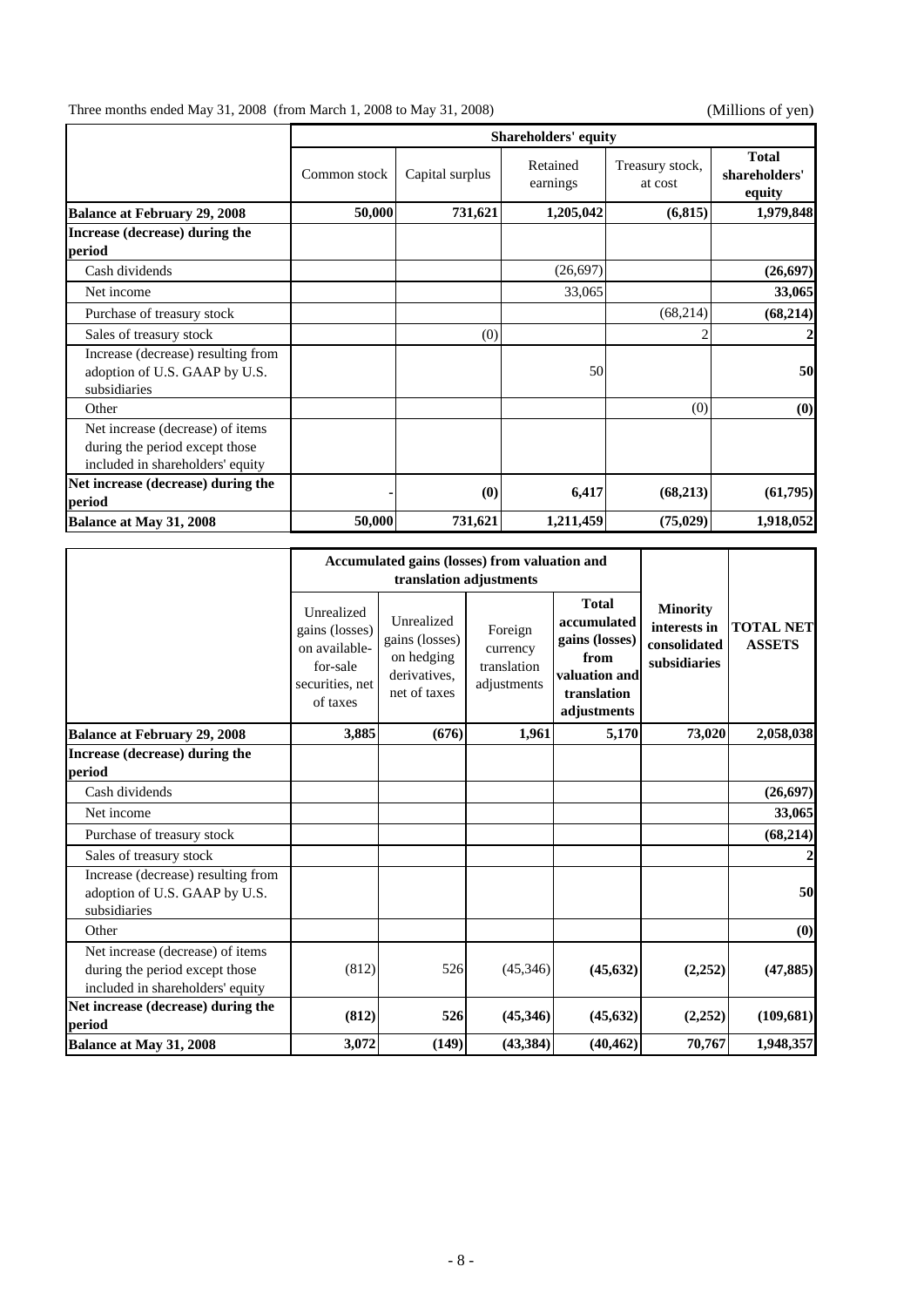| Fiscal year ended February 29, 2008 (From March 1, 2007 to February 29, 2008) |
|-------------------------------------------------------------------------------|
|                                                                               |

(Millions of yen)

|                                                                                                        |              |                 | <b>Shareholders' equity</b> |                            |                                         |
|--------------------------------------------------------------------------------------------------------|--------------|-----------------|-----------------------------|----------------------------|-----------------------------------------|
|                                                                                                        | Common stock | Capital surplus | Retained earnings           | Treasury stock,<br>at cost | <b>Total</b><br>shareholders'<br>equity |
| <b>Balance at February 28, 2007</b>                                                                    | 50,000       | 766,185         | 1,124,892                   | (41,309)                   | 1,899,768                               |
| Increase (decrease) for the year                                                                       |              |                 |                             |                            |                                         |
| Cash dividends                                                                                         |              |                 | (50, 536)                   |                            | (50, 536)                               |
| Net income                                                                                             |              |                 | 130,657                     |                            | 130,657                                 |
| Purchase of treasury stock                                                                             |              |                 |                             | (76)                       | (76)                                    |
| Sales of treasury stock                                                                                |              | $\overline{c}$  |                             | 5                          | 8                                       |
| Cancellation of treasury stock                                                                         |              | (34, 565)       |                             | 34,565                     |                                         |
| Increase (decrease) resulting from<br>adoption of U.S. GAAP by U.S.<br>subsidiaries                    |              |                 | 27                          |                            | 27                                      |
| Other                                                                                                  |              |                 |                             | (1)                        | (1)                                     |
| Net increase (decrease) of items<br>during the period except those<br>included in shareholders' equity |              |                 |                             |                            |                                         |
| Net increase (decrease) for the year                                                                   |              | (34, 563)       | 80,149                      | 34,493                     | 80,079                                  |
| <b>Balance at February 29, 2008</b>                                                                    | 50,000       | 731,621         | 1,205,042                   | (6,815)                    | 1,979,848                               |

|                                                                                                        |                                                                                          | Accumulated gains (losses) from valuation                                  |                                                   |                                                                                                      |                                                                 |                                   |
|--------------------------------------------------------------------------------------------------------|------------------------------------------------------------------------------------------|----------------------------------------------------------------------------|---------------------------------------------------|------------------------------------------------------------------------------------------------------|-----------------------------------------------------------------|-----------------------------------|
|                                                                                                        |                                                                                          |                                                                            | and translation adjustments                       |                                                                                                      |                                                                 |                                   |
|                                                                                                        | Unrealized<br>gains (losses)<br>on available-<br>for-sale<br>securities.<br>net of taxes | Unrealized<br>gains (losses)<br>on hedging<br>derivatives.<br>net of taxes | Foreign<br>currency<br>translation<br>adjustments | <b>Total</b><br>accumulated<br>gains (losses)<br>from<br>valuation and<br>translation<br>adjustments | <b>Minority</b><br>interests in<br>consolidated<br>subsidiaries | <b>TOTAL NET</b><br><b>ASSETS</b> |
| <b>Balance at February 28, 2007</b>                                                                    | (2,100)                                                                                  | (370)                                                                      | 9,500                                             | 7,029                                                                                                | 62,350                                                          | 1,969,149                         |
| Increase (decrease) for the year                                                                       |                                                                                          |                                                                            |                                                   |                                                                                                      |                                                                 |                                   |
| Cash dividends                                                                                         |                                                                                          |                                                                            |                                                   |                                                                                                      |                                                                 | (50, 536)                         |
| Net income                                                                                             |                                                                                          |                                                                            |                                                   |                                                                                                      |                                                                 | 130,657                           |
| Purchase of treasury stock                                                                             |                                                                                          |                                                                            |                                                   |                                                                                                      |                                                                 | (76)                              |
| Sales of treasury stock                                                                                |                                                                                          |                                                                            |                                                   |                                                                                                      |                                                                 | 8                                 |
| Cancellation of treasury stock                                                                         |                                                                                          |                                                                            |                                                   |                                                                                                      |                                                                 |                                   |
| Increase (decrease) resulting from<br>adoption of U.S. GAAP by U.S.<br>subsidiaries                    |                                                                                          |                                                                            |                                                   |                                                                                                      |                                                                 | 27                                |
| Other                                                                                                  |                                                                                          |                                                                            |                                                   |                                                                                                      |                                                                 | (1)                               |
| Net increase (decrease) of items<br>during the period except those<br>included in shareholders' equity | 5,985                                                                                    | (305)                                                                      | (7,538)                                           | (1,859)                                                                                              | 10,669                                                          | 8,810                             |
| Net increase (decrease) for the year                                                                   | 5,985                                                                                    | (305)                                                                      | (7,538)                                           | (1,859)                                                                                              | 10,669                                                          | 88,889                            |
| <b>Balance at February 29, 2008</b>                                                                    | 3,885                                                                                    | (676)                                                                      | 1,961                                             | 5,170                                                                                                | 73,020                                                          | 2,058,038                         |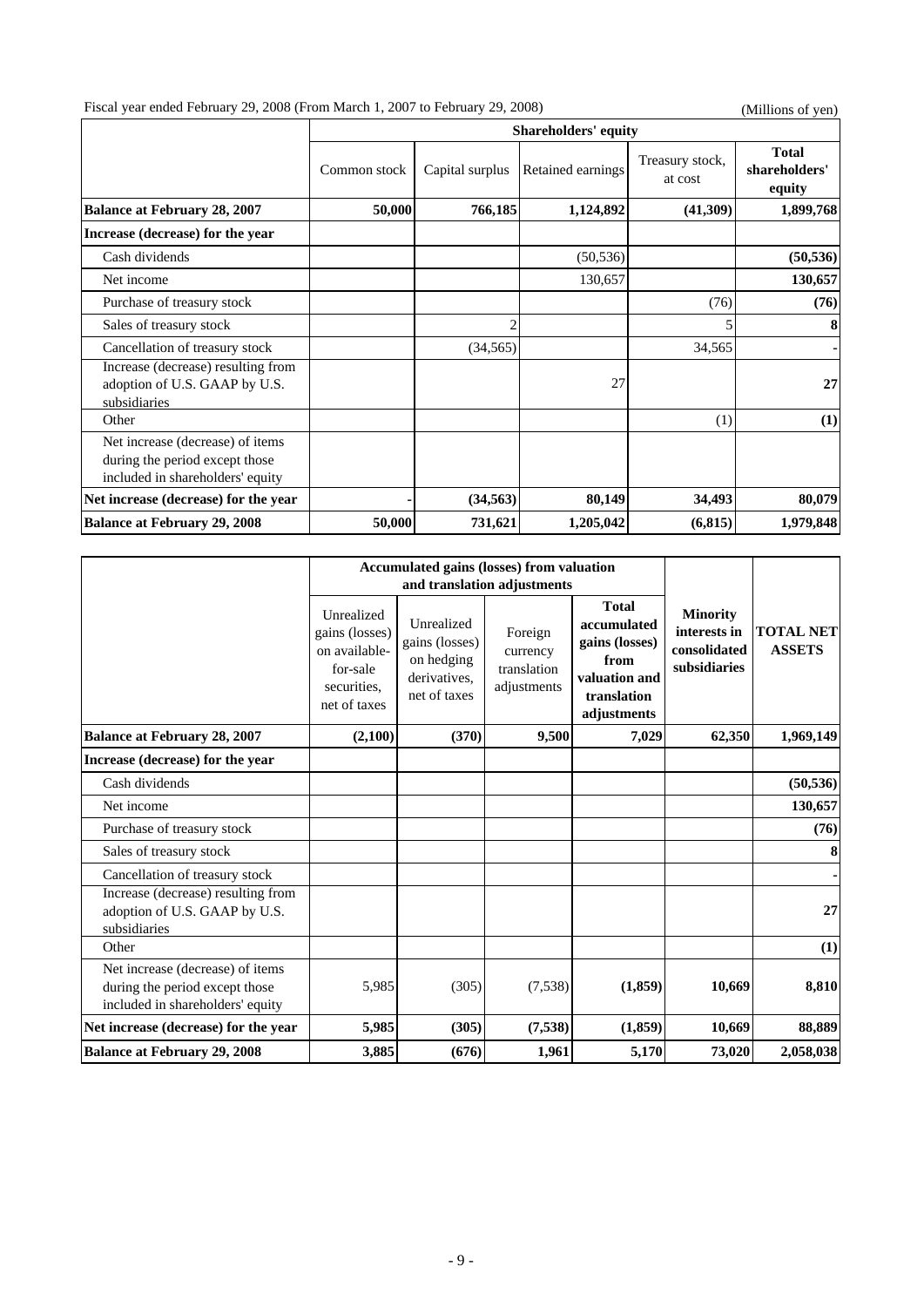## CONDENSED CONSOLIDATED STATEMENTS OF CASH FLOWS

|                                                               |                       |                                      | (Millions of yen)        |
|---------------------------------------------------------------|-----------------------|--------------------------------------|--------------------------|
|                                                               |                       | Thee Months Ended Three Months Ended | <b>Fiscal Year Ended</b> |
|                                                               | May 31, 2007          | May 31, 2008                         | February 29, 2008        |
|                                                               | Amount                | Amount                               | Amount                   |
| Cash flows from operating activities:                         |                       |                                      |                          |
| Income before income taxes and minority interests             | 67,966                | 63,794                               | 227,441                  |
| Depreciation and amortization                                 | 33,614                | 34,374                               | 143,642                  |
| Equity in earnings of affiliates                              | (314)                 | (82)                                 | (1,072)                  |
| Increase in notes and accounts receivable, trade              | (22, 470)             | (24,780)                             | (333)                    |
| Increase in trade accounts receivable - financial services    | (6,019)               | (1,065)                              | (3,167)                  |
| (Increase) decrease in inventories                            | (5,930)               | (7,328)                              | 1,463                    |
| Increase in notes and accounts payable, trade                 | 34,101                | 40,177                               | 5,191                    |
| Net decrease in call loan in banking business                 | 98,300                | 13,500                               | 107,800                  |
| Other                                                         | 39,608                | 68,623                               | 95,424                   |
| Sub-total                                                     | 238,856               | 187,213                              | 576,391                  |
| Interest and dividends received                               | 931                   | 879                                  | 4,474                    |
| Interest paid                                                 | (3,311)               | (2,470)                              | (11, 576)                |
| Income taxes paid                                             | (48, 408)             | (48, 383)                            | (103,909)                |
| Net cash provided by operating activities                     | 188,068               | 137,238                              | 465,380                  |
| Cash flows from investing activities:                         |                       |                                      |                          |
| Acquisition of property and equipment                         | (38, 861)             | (46, 143)                            | (177, 357)               |
| Proceeds from sales of property and equipment                 | 10,449                | 22,272                               | 20,213                   |
| Acquisition of intangible assets                              | (6,764)               | (4,514)                              | (16, 842)                |
| Payment for purchase of investments in securities             | (122, 225)            | (90, 456)                            | (454, 543)               |
| Proceeds from sales and maturity of investments in securities | 90,563                | 90,315                               | 449,104                  |
| Acquisition of investments in newly consolidated subsidiaries | (6,714)               |                                      | (7,108)                  |
| Payment for long-term leasehold deposits and advances         | (9,533)               | (5,513)                              | (29, 757)                |
| for store construction                                        |                       | 7,978                                | 30,924                   |
| Refund of long-term leasehold deposits<br>Other               | 11,954                |                                      |                          |
| Net cash used in investing activities                         | (22,099)<br>(93, 231) | (17, 311)<br>(43, 372)               | (51, 817)<br>(237, 184)  |
| <b>Cash flows from financing activities:</b>                  |                       |                                      |                          |
| Net increase (decrease) in short-term loans                   | (23,885)              | 91,129                               | (39, 231)                |
| Proceeds from long-term loans                                 | 39,000                | 17,900                               | 65,869                   |
| Repayment of long-term loans                                  | (10, 288)             | (10, 482)                            | (67, 354)                |
| Proceeds from commercial paper                                | 178,175               | 174,189                              | 715,519                  |
| Payment for redemption of commercial paper                    | (170, 675)            | (160, 283)                           | (725,063)                |
| Payment for redemption of bonds                               | (30,000)              | (390)                                | (30, 390)                |
| Dividends paid                                                | (24,769)              | (25,911)                             | (50, 498)                |
| Pruchase of treasury stock                                    |                       | (68, 214)                            | (76)                     |
| Other                                                         | 2,034                 | (46, 402)                            | 1,089                    |
| Net cash used in financing activities                         | (40, 408)             | (28, 465)                            | (130, 136)               |
| Effect of exchange rate changes on cash and cash equivalents  | (119)                 | (3,005)                              | (422)                    |
| Net increase in cash and cash equivalents                     | 54,308                | 62,394                               | 97,636                   |
| Cash and cash equivalents at beginning of period              | 570,133               | 667,770                              | 570,133                  |
| Cash and cash equivalents at end of period                    | 624,442               | 730,165                              | 667,770                  |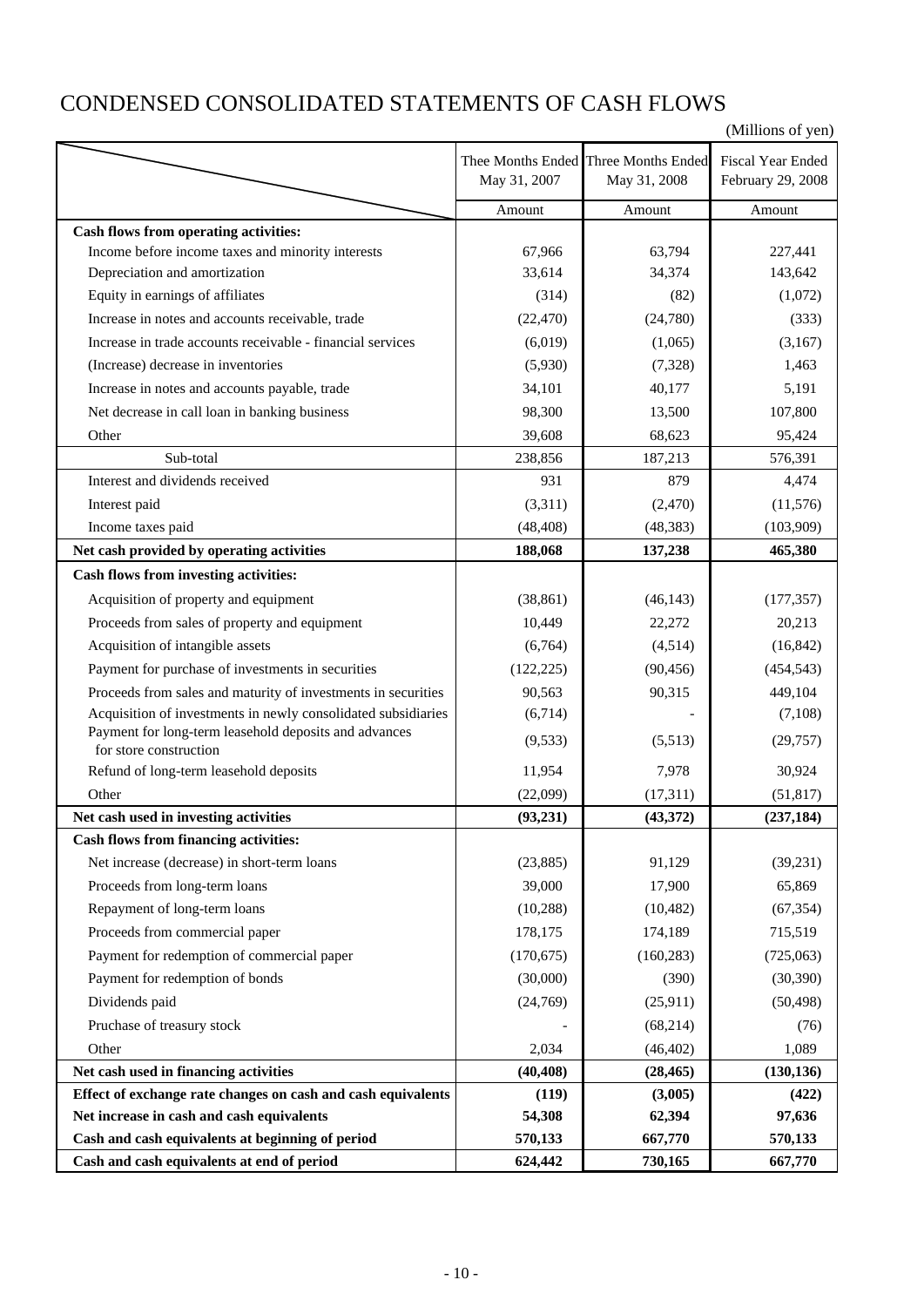### SEGMENT INFORMATION

#### **1. Business Segments**

### **Three months ended May 31, 2007 (From March 1, 2007 to May 31, 2007)** (Millions of yen)

|                                                    | Convenience<br>store<br>operations | Superstore<br>operations | Department<br>store<br>operations | Restaurant<br>operations | Financial<br>services | Others         | eliminations        | / Corporate | Total before Eliminations Consolidated<br>total |
|----------------------------------------------------|------------------------------------|--------------------------|-----------------------------------|--------------------------|-----------------------|----------------|---------------------|-------------|-------------------------------------------------|
| Revenues and<br>operating income                   |                                    |                          |                                   |                          |                       |                |                     |             |                                                 |
| <b>Revenues</b><br>1. Customers<br>2. Intersegment | 546,152<br>550                     | 509,494<br>2,721         | 252,047                           | 28,674<br>419            | 23,226<br>5,311       | 6,030<br>1,877 | 1,365,626<br>10,882 | (10, 882)   | 1,365,626                                       |
| <b>Total revenues</b>                              | 546.702                            | 512,216                  | 252,049                           | 29,094                   | 28,537                | 7.907          | 1,376,508           | (10,882)    | 1,365,626                                       |
| <b>Operating expenses</b>                          | 498,685                            | 498,616                  | 246,784                           | 29,780                   | 24,441                | 7,422          | 1,305,730           | (11, 165)   | 1,294,565                                       |
| <b>Operating income (losses)</b>                   | 48,017                             | 13,599                   | 5,264                             | (685)                    | 4.096                 | 485            | 70,777              | 282         | 71,060                                          |

#### **Three months ended May 31, 2008 (From March 1, 2008 to May 31, 2008)** (Millions of yen)

|                                  | Convenience<br>store<br>operations | Superstore<br>operations | Department<br>store<br>operations | Food<br>services | Financial<br>services | Others | eliminations | 'Corporate | Total before Eliminations Consolidated<br>total |
|----------------------------------|------------------------------------|--------------------------|-----------------------------------|------------------|-----------------------|--------|--------------|------------|-------------------------------------------------|
| Revenues and<br>operating income |                                    |                          |                                   |                  |                       |        |              |            |                                                 |
| <b>Revenues</b>                  |                                    |                          |                                   |                  |                       |        |              |            |                                                 |
| 1. Customers                     | 549,746                            | 535,321                  | 249,652                           | 27,077           | 24,538                | 6,459  | 1,392,796    |            | 1,392,796                                       |
| 2. Intersegment                  | 502                                | 705                      |                                   | 187              | 6,871                 | 1,869  | 10,137       | (10, 137)  |                                                 |
| <b>Total revenues</b>            | 550,248                            | 536,027                  | 249,654                           | 27,264           | 31,409                | 8,328  | 1,402,933    | (10, 137)  | 1,392,796                                       |
| <b>Operating expenses</b>        | 503,779                            | 522,887                  | 245,176                           | 27,622           | 24,736                | 7.884  | 1,332,087    | (10,372)   | 1,321,714                                       |
| <b>Operating income (losses)</b> | 46,469                             | 13,140                   | 4,477                             | (358)            | 6,672                 | 444    | 70,846       | 235        | 71,081                                          |

#### **<Reference>**

#### **Fiscal year ended February 29, 2008 (From March 1, 2007 to February 29, 2008)** (Millions of yen)

|                                  |                                    |                          |                                   |                  |                       |        |              |             | (1.111110110011)                                |
|----------------------------------|------------------------------------|--------------------------|-----------------------------------|------------------|-----------------------|--------|--------------|-------------|-------------------------------------------------|
|                                  | Convenience<br>store<br>operations | Superstore<br>operations | Department<br>store<br>operations | Food<br>services | Financial<br>services | Others | eliminations | / Corporate | Total before Eliminations Consolidated<br>total |
| Revenues and<br>operating income |                                    |                          |                                   |                  |                       |        |              |             |                                                 |
| <b>Revenues</b>                  |                                    |                          |                                   |                  |                       |        |              |             |                                                 |
| 1. Customers                     | 2,393,220                          | 2,098,013                | 1,025,349                         | 113,113          | 93,902                | 28,792 | 5,752,392    |             | 5,752,392                                       |
| 2. Intersegment                  | 2.481                              | 11.036                   |                                   | 867              | 24,052                | 7.860  | 46,302       | (46,302)    |                                                 |
| <b>Total revenues</b>            | 2,395,701                          | 2,109,049                | 1,025,354                         | 113,980          | 117,955               | 36,653 | 5,798,695    | (46,302)    | 5,752,392                                       |
| <b>Operating expenses</b>        | 2,194,669                          | 2,074,990                | 999,590                           | 118,211          | 96,883                | 34,164 | 5,518,510    | (47,205)    | 5,471,304                                       |
| <b>Operating income (losses)</b> | 201,032                            | 34,058                   | 25,764                            | (4,231)          | 21,071                | 2.488  | 280,185      | 902         | 281,088                                         |

Notes:

1. The classification of business segment is made by the type of products and services and the type of sales.

 2. Restaurant operations changed its segment name to Food services from the six months ended August 31, 2007, as a result of reorganization of food business due to the establishment of Seven & i Food Systems Co., Ltd.

| 3. Major businesses in each segment are as follows:                                   |                                                                                                                                   |
|---------------------------------------------------------------------------------------|-----------------------------------------------------------------------------------------------------------------------------------|
|                                                                                       | Convenience store operations ------- Convenience store business operated by corporate stores and franchised stores under the name |
|                                                                                       | of "7-Eleven"                                                                                                                     |
| Superstore operations ----------------- Superstore, supermarket and specialty shop    |                                                                                                                                   |
|                                                                                       | Department store operations -------- Sogo Co., Ltd., THE SEIBU DEPARTMENT STORES, LTD. and other companies included in            |
|                                                                                       | the department store business                                                                                                     |
|                                                                                       |                                                                                                                                   |
|                                                                                       | fast food operations                                                                                                              |
| Financial services ----------------------------- Bank, credit card and lease business |                                                                                                                                   |
| <b>Others</b>                                                                         | -- Electronic commerce business and other services                                                                                |
|                                                                                       |                                                                                                                                   |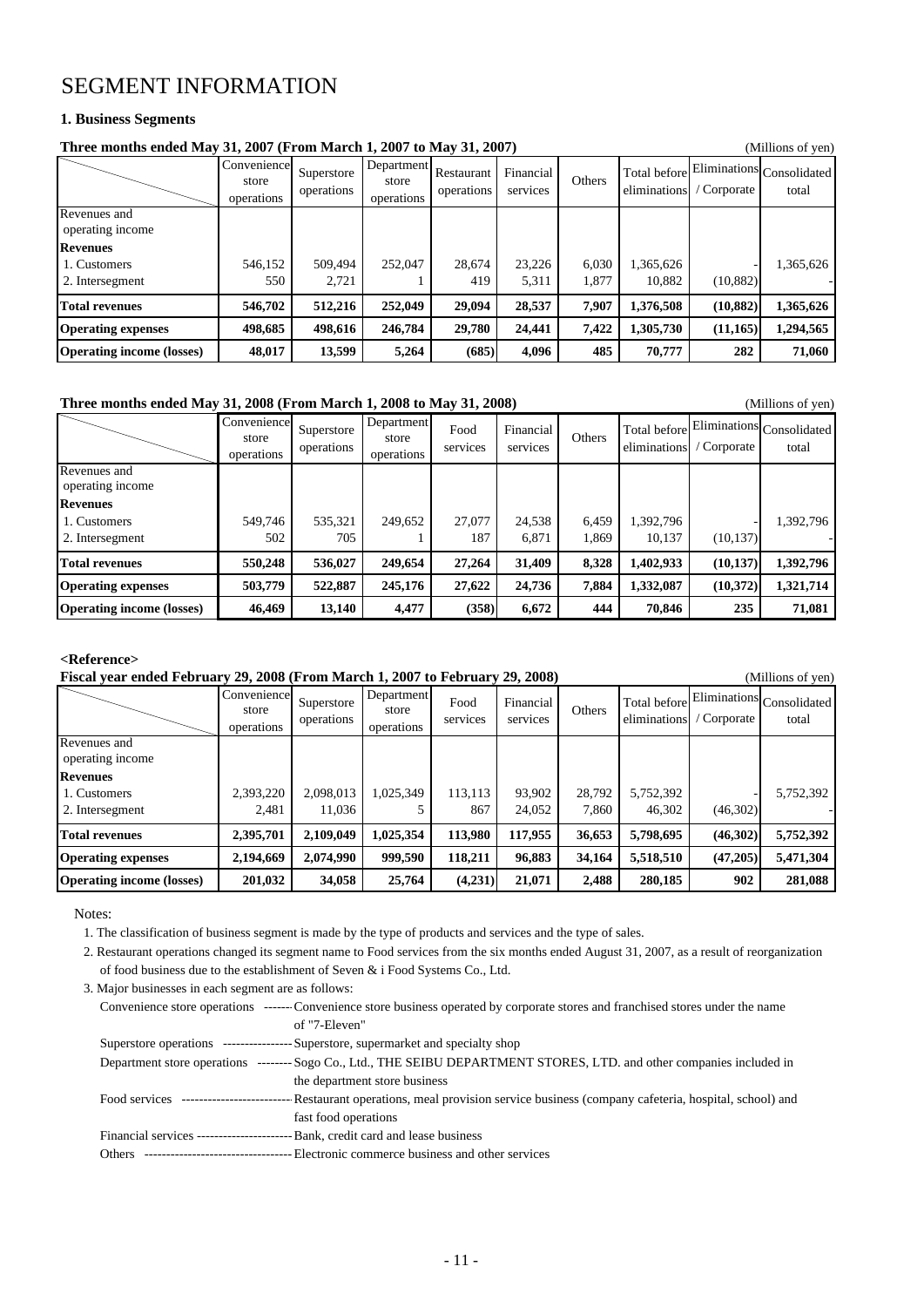#### **2. Geographic area segments**

| Three months ended May 31, 2007 (From March 1, 2007 to May 31, 2007) |               |                  |        |                              |              | (Millions of yen)     |
|----------------------------------------------------------------------|---------------|------------------|--------|------------------------------|--------------|-----------------------|
|                                                                      | Japan         | North<br>America | Others | Total before<br>eliminations | Eliminations | Consolidated<br>total |
| Revenues and<br>operating income                                     |               |                  |        |                              |              |                       |
| <b>Revenues</b><br>1. Customers<br>2. Intersegment                   | 935,958<br>79 | 413,259<br>610   | 16.408 | 1,365,626<br>690             | (690)        | 1,365,626             |
| <b>Total revenues</b>                                                | 936,037       | 413,869          | 16,408 | 1,366,316                    | (690)        | 1,365,626             |
| <b>Operating expenses</b>                                            | 871,460       | 408,208          | 15,588 | 1,295,256                    | (691)        | 1,294,565             |
| <b>Operating income</b>                                              | 64,577        | 5,661            | 820    | 71,059                       | $\mathbf{0}$ | 71,060                |

#### **Three months ended May 31, 2008 (From March 1, 2008 to May 31, 2008)** (Millions of yen)

|                                                    | Japan         | North<br>America | Others | Total before<br>eliminations | Eliminations | Consolidated<br>total |
|----------------------------------------------------|---------------|------------------|--------|------------------------------|--------------|-----------------------|
| Revenues and<br>operating income                   |               |                  |        |                              |              |                       |
| <b>Revenues</b><br>1. Customers<br>2. Intersegment | 953,471<br>99 | 418,015<br>624   | 21,308 | 1,392,796<br>723             | (723)        | 1,392,796             |
| <b>Total revenues</b>                              | 953,571       | 418,639          | 21,308 | 1,393,519                    | (723)        | 1,392,796             |
| <b>Operating expenses</b>                          | 886,057       | 416,147          | 20,234 | 1,322,439                    | (724)        | 1,321,714             |
| <b>Operating income</b>                            | 67,514        | 2,491            | 1,074  | 71,080                       | $\bf{0}$     | 71,081                |

#### **<Reference>**

#### **Fiscal year ended February 29, 2008 (From March 1, 2007 to February 29, 2008)** (Millions of yen)

|                                                    | Japan            | North<br>America   | Others | Total before<br>eliminations | Eliminations | Consolidated<br>total |
|----------------------------------------------------|------------------|--------------------|--------|------------------------------|--------------|-----------------------|
| Revenues and<br>operating income                   |                  |                    |        |                              |              |                       |
| <b>Revenues</b><br>1. Customers<br>2. Intersegment | 3,821,898<br>311 | 1,864,450<br>2,616 | 66,043 | 5,752,392<br>2,928           | (2,928)      | 5,752,392             |
| <b>Total revenues</b>                              | 3,822,210        | 1,867,067          | 66,043 | 5,755,321                    | (2,928)      | 5,752,392             |
| <b>Operating expenses</b>                          | 3,574,937        | 1,835,484          | 63,815 | 5,474,237                    | (2,932)      | 5,471,304             |
| <b>Operating income</b>                            | 247,272          | 31,582             | 2,228  | 281,084                      | 3            | 281,088               |

Notes:

1. The classification of geographic area segments is made according to geographical distances.

2. "Others" consists of the business results in People's Republic of China ("P.R.C.") .